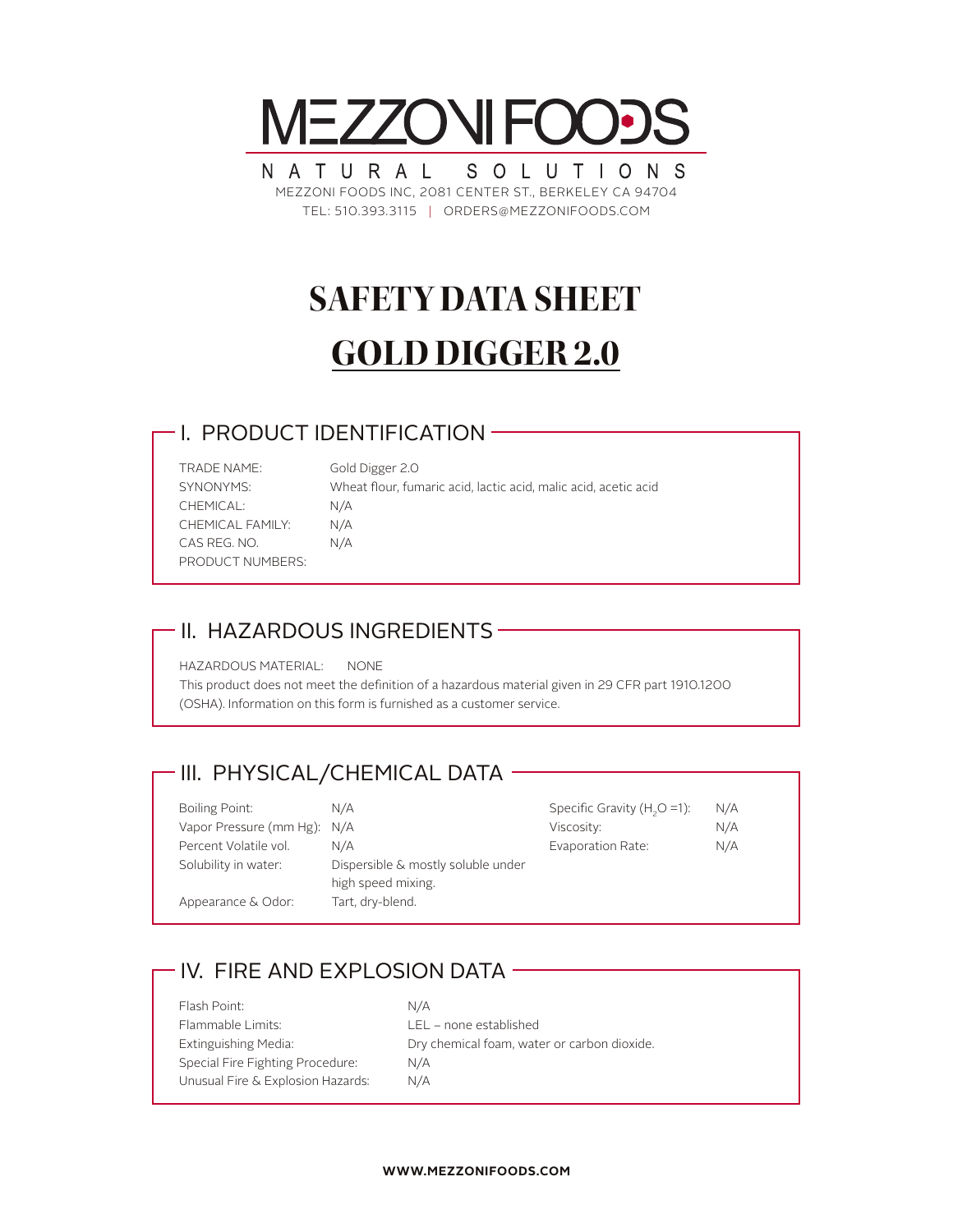## -V. REACTIVITY DATA -

| Stability:                             | Stable                                                                                                                                                                                                                                                                                                |
|----------------------------------------|-------------------------------------------------------------------------------------------------------------------------------------------------------------------------------------------------------------------------------------------------------------------------------------------------------|
| Incompatibility (Materials to Avoid):  | Because fumaric, lactic and acetic acids are in this blend.<br>avoid contact with strong alkalies, strong oxidizing agent; it<br>can react with chemically reactive metals such as aluminum,<br>zinc, magnesium, copper, etc., to release hydrogen gas which<br>can form explosive mixtures with air. |
| Hazardous Decomposition or Byproducts: | Some of the ingredients in this blend may form carbon<br>dioxide, carbon monoxide, calcium oxide and various<br>hydrocarbons.                                                                                                                                                                         |
| Hazardous Polymerization:              | Will not occur.                                                                                                                                                                                                                                                                                       |
| Conditions to avoid:                   | N/A                                                                                                                                                                                                                                                                                                   |

## -VI. ACCIDENTAL RELEASE MEASURES -

| OSHA Permissible Exposure Limits:<br>TWA:<br>STEL:<br>Chemicals Listed As Carcinogen or Potential Carcinogen: |                                                                                                                                                                                                                                                                                                                                                                                                                                                                                                                                                                                                                                                                                                                                                                                                                                                                                                                                                                                                                                 | None established.<br>None established.<br>None established.<br><b>NONE</b>                                                                                                                                                                                                                                                                                                                                                                                                                                                       |
|---------------------------------------------------------------------------------------------------------------|---------------------------------------------------------------------------------------------------------------------------------------------------------------------------------------------------------------------------------------------------------------------------------------------------------------------------------------------------------------------------------------------------------------------------------------------------------------------------------------------------------------------------------------------------------------------------------------------------------------------------------------------------------------------------------------------------------------------------------------------------------------------------------------------------------------------------------------------------------------------------------------------------------------------------------------------------------------------------------------------------------------------------------|----------------------------------------------------------------------------------------------------------------------------------------------------------------------------------------------------------------------------------------------------------------------------------------------------------------------------------------------------------------------------------------------------------------------------------------------------------------------------------------------------------------------------------|
| Signs and Symptoms of Over-Exposure:<br>Chronic Over-Exposure:<br>Primary Routes of Entry:                    | susceptible individuals.<br>Skin:<br>Eye:<br>Inhalation:<br>Ingestion:                                                                                                                                                                                                                                                                                                                                                                                                                                                                                                                                                                                                                                                                                                                                                                                                                                                                                                                                                          | Possible skin, eye and respiratory irritant.<br>Repeated inhalation can sometimes cause sensitization in<br>May cause irritation. Symptoms may include redness<br>and burning.<br>May cause mechanical irritation. Symptoms may<br>include tearing, stinging and redness.<br>May cause irritation to mucus membranes of nose,<br>throat or lungs.<br>Single dose oral toxicity is low. Swallowing small<br>amounts during normal handling is not likely to<br>cause harmful effects; swallowing large amounts<br>may be harmful. |
| First Aid Procedure:<br>and quiet.                                                                            | Rinse thoroughly with water, remove from exposure, provide fresh air. In case of<br>irritation or allergic symptoms seek medical attention.<br>1. Skin Contact: Remove contaminated clothing. Wash exposed area with soap and<br>water. If irritation persists seek medical attention. Wash clothes before reuse.<br>2. Eye: Immediately remove individual from exposure and into fresh air. Flush eyes<br>with water. If symptoms persist seek medical attention.<br>3. Inhalation: Remove from exposure and into fresh air. If irritation persists seek<br>medical attention. If breathing is difficult, administer oxygen. Keep person warm<br>4. Ingestion: If swallowed seek medical attention. If individual is drowsy or<br>unconscious, do not give anything by mouth; place individual on the left side with<br>head down. If individual is conscious, alert, induce vomiting by giving syrup of<br>ipecac or by gently placing two fingers in the back of throat. If possible, do not<br>leave individual unattended. |                                                                                                                                                                                                                                                                                                                                                                                                                                                                                                                                  |
| section 1910.1200.                                                                                            |                                                                                                                                                                                                                                                                                                                                                                                                                                                                                                                                                                                                                                                                                                                                                                                                                                                                                                                                                                                                                                 | Sub Chronic and Chronic Effects of Over-Exposure: No known applicable information. Based on<br>information presently available, this product does not meet any of the health hazard definitions of 29 CFR                                                                                                                                                                                                                                                                                                                        |